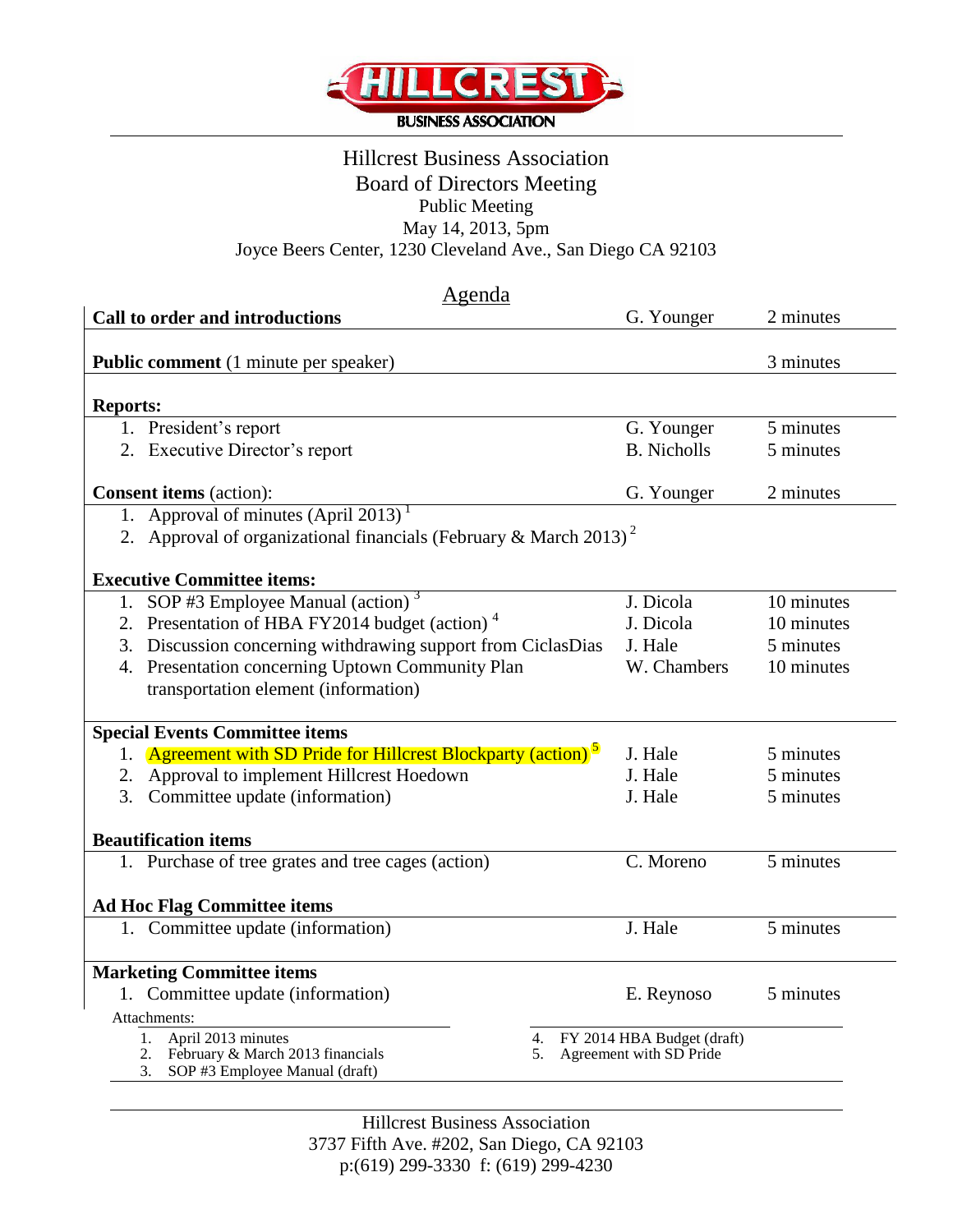### CONTRACTING AGREEMENT

## April 10, 2013

This agreement is executed by Hillcrest Business Association, a California not for profit corporation (hereinafter referred to as "HBA") whose address is 3737 Fifth Avenue #202, San Diego, CA 92103 and San Diego LGBT Pride, a California not for profit corporation (hereinafter referred to as "SDP"), whose address is 3620 30th Street, San Diego, CA 92104.

WHEREAS, SDP and HBA produce events in the neighborhood of Hillcrest; and

WHEREAS, on the second weekend of July SDP produces a series of events for the purposes of this agreement collectively called "Pride Weekend Activities", including but not limited to the San Diego Pride Parade, San Diego Pride Festival and the Stonewall Rally; and

WHEREAS, the HBA and SDP have partnered on events and activities in Hillcrest in the past; and

WHEREAS, SDP and HBA are seeking to produce the "Pride of Hillcrest Block Party" on July 12, 2013 as part of the Pride Weekend Activities; and

NOW THEREFORE, in consideration of the mutual promises contained herein, as well as other good and valuable considerations, the receipt and sufficiency of which is hereby acknowledged, the Parties agree, as follows:

#### Agreement

The Parties to this agreement shall perform the actions described in Attachment #A.

#### Contract termination:

This agreement concerns the Pride of Hillcrest Block Party event to be held on July 12, 2013 and shall terminate upon conclusion of all activities related to this event.

#### Insurance:

HBA agrees to maintain insurance policies to cover the Pride of Hillcrest Block Party in the amount of \$1,000,000.00 per occurrence and \$2,000,000.00 in aggregate and shall name each SDP as additionally insured.

#### Expenses and profits:

The profits and expenses for the Pride of Hillcrest Block Party shall be apportioned in the following way:

• SDP and HBA shall equally split net profits or losses from the event.

## **Ownership**

 $Initial:$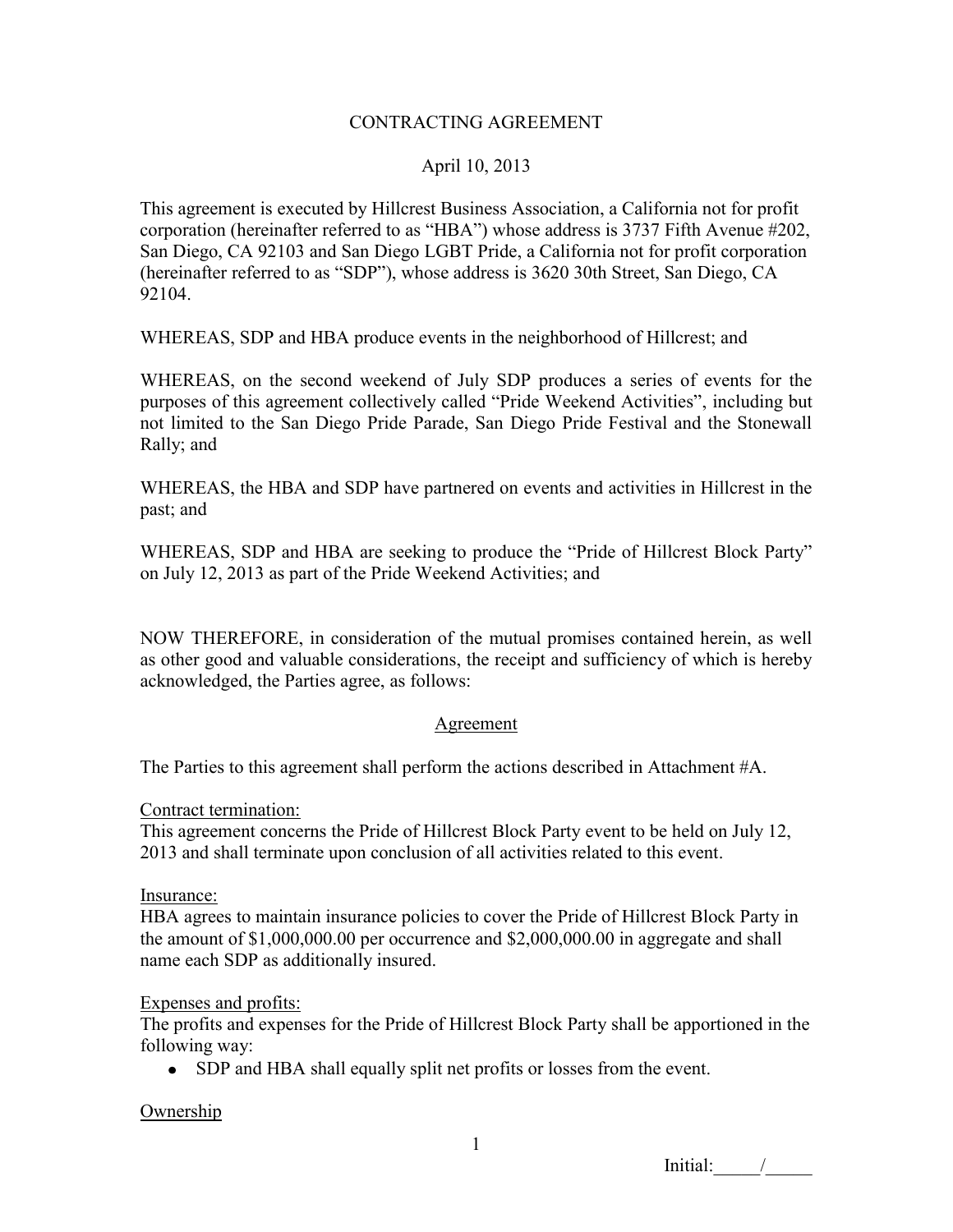The Pride of Hillcrest Block Party is the property of HBA and SDP. Both organizations jointly own the event.

## Agreements with third parties

Any and all agreements with third parties concerning the Pride of Hillcrest Block Party event must be disclosed by both parties. Any agreement entered into by either party concerning the Pride of Hillcrest Block Party must be approved by both parties prior to the signing of any agreement.

### Arbitration

If a dispute arises out of or relates to this Agreement, or the breach thereof, the parties agree first to try in good faith to resolve the dispute by mediation administered by the American Arbitration Association under its rules, before resorting to arbitration. Thereafter, any unresolved controversy or claim arising out of or relating to this agreement, or breach thereof, shall be resolved by arbitration administered by the American Arbitration Association in accordance with its arbitration rules, and judgment upon the award rendered by the arbitrator(s) may be entered in any court having jurisdiction thereof pursuant to applicable law.

### Governing law

The construction, interpretation and application of this Agreement shall be governed by the law of the State of California.

## Conflict of interest

HBA and SDP shall comply with all federal, state, and local laws, including conflict of interest laws, statutes, ordinances, regulations, and policies of the city of San Diego related to public contracts and procurement practices to the extent applicable. HBA and SDP are unaware of any financial or economic interest of any public officer or employee of the city of San Diego relating to this agreement. SDP has been made aware of the HBA's Conflict of Interest policy (Attachment #B).

#### Integration

This agreement supersedes all prior agreements, understandings, promises, representation, and discussions, whether written or oral, or whether expressed, implied or apparent and are hereby deemed merged into and made a part of this agreement. The terms of this agreement are contractual and not merely a recital. No waiver or modification of any term of this Agreement shall be valid or binding unless in writing and executed by all of the parties.

#### **Assignment**

This Agreement and the rights and obligations accruing to the parties hereto shall not be assigned or delegated without the consent of the other party; and such consent shall not be unreasonably withheld.

## Equal employment and nondiscriminatory provisions

Both parties shall not discriminate in any manner against any person or persons on account of race, color, religion, gender, sexual orientation, gender identity or expression,

 $Initial:$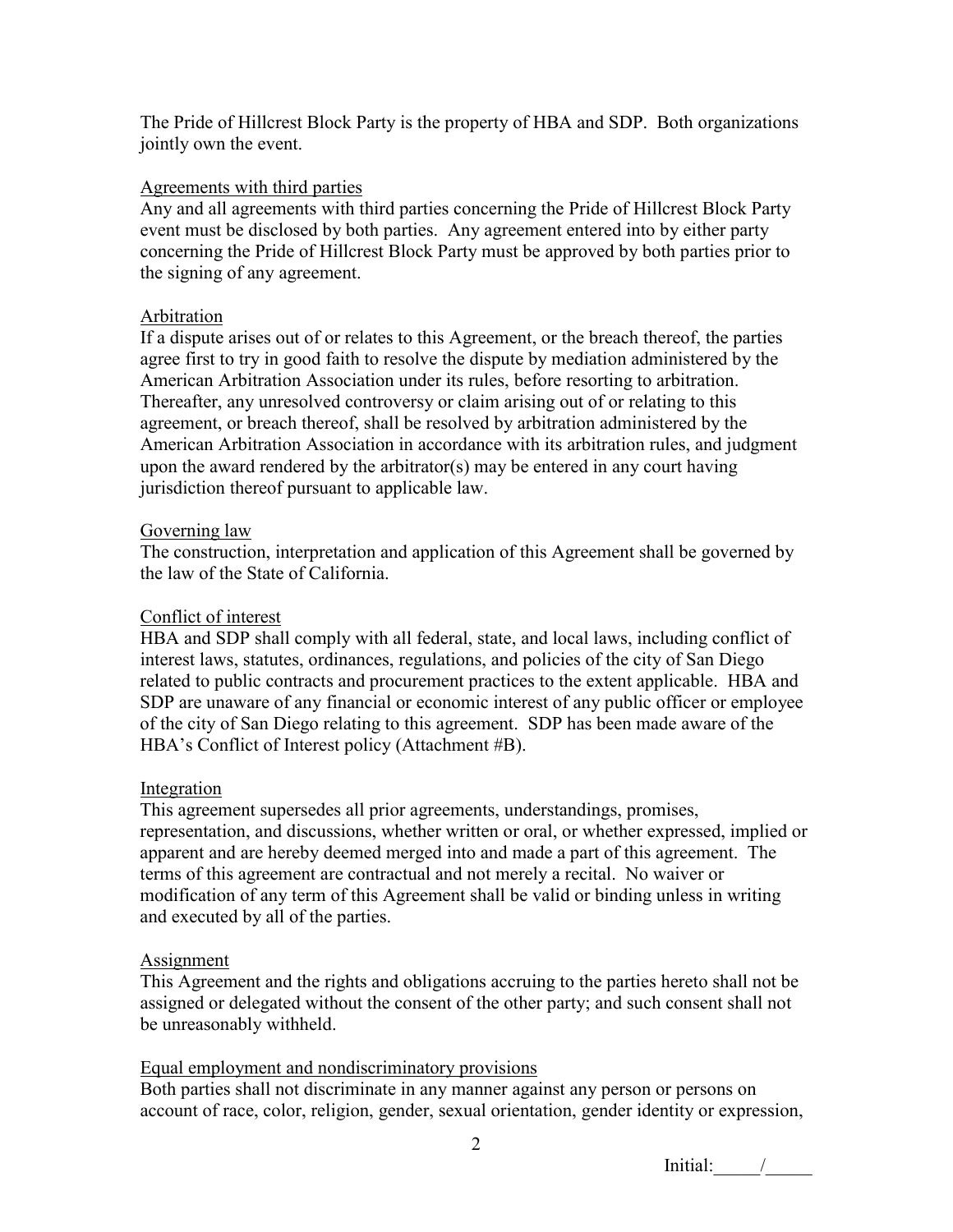medical status, national origin, age, marital status, or physical disability in activities pursuant to this agreement, including but not limited to the providing of goods, services, facilities, privileges, advantages, and accommodations, and the obtaining and holding of employment. Both parties shall comply with San Diego City Council Ordinance No.18173 (San Diego Municipal Code sections 22.2701 through 22.2708, as amended), EQUAL EMPLOYMENT OPPORTUNITY OUTREACH PROGRAM, a copy of which is on file in the Office of the City Clerk and by this reference is incorporated into this Agreement. Both parties is individually responsible to abide by its contents. Both parties shall comply with Title VII of the Civil Rights Act of 1964, as amended; Executive Orders 11246, 11375, and 12086; the California Fair Employment Practices Act; and any other applicable federal and state laws and regulations hereafter enacted. Both parties shall not discriminate against any employee or applicant for employment on any basis prohibited by law. Both parties may be required to comply, and require each of its Subcontractors to comply, with the provisions of the City's Living Wage Ordinance. It is the responsibility of the Both parties to determine if compliance is required. Both parties are required where applicable to comply with the Americans with Disabilities Act, the City of San Diego Drug Free Workplace requirements, and Storm Water Management and Discharge Control Ordinance.

#### Representations and warranties

Each party represents and warrants to the other that it has all necessary power and authority to execute and deliver this agreement and to carry out its obligations hereunder. The Agreement has been duly and validly executed and delivered by the Parties and constitutes the valid and binding agreement of that party, fully enforceable against that party in accordance with their respective terms. To the best knowledge of each party, all consents, approvals, orders or authorizations of, or registration, declaring or filing with, any governmental authority in connection with the execution and delivery of the agreement or the consummation of the transactions contemplated hereby have been obtained.

| The parties have executed this Agreement on<br>, California. |                 | . at |
|--------------------------------------------------------------|-----------------|------|
| <b>HILLCREST BUSINESS</b><br><b>IMPROVEMENT ASSOCIATION</b>  | San Diego Pride |      |
| $\mathbf{By:}$                                               | $\mathbf{B}$ y: |      |
| Glenn Younger                                                | President       |      |
| <b>HBA</b> President                                         |                 |      |
| <b>ADDRESS:</b>                                              | <b>ADDRESS:</b> |      |
| 3737 Fifth Avenue, #202                                      |                 |      |
| San Diego, CA 92103                                          |                 |      |
| $(619)$ 299-3330 Tel.                                        |                 |      |
| $(619)$ 299-4230 Fax.                                        |                 |      |
| Attachment A: Scope of Services                              |                 |      |
| Attachment B: Conflict of Interest Policy                    |                 |      |

Initial:  $\frac{1}{2}$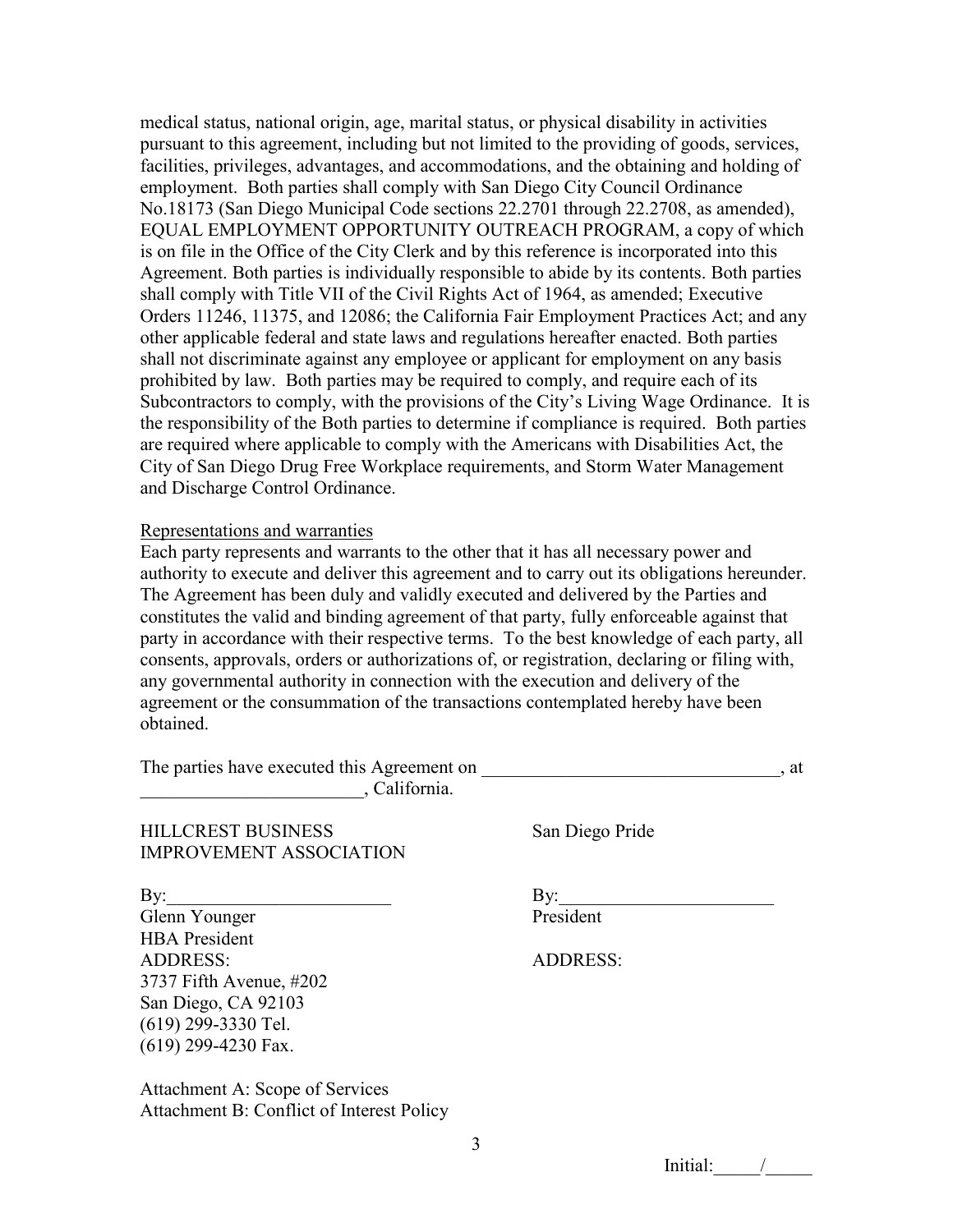# Attachment A: Scope of Work

SDP agrees to provide the following services concerning the Pride of Hillcrest Block Party:

- Pay all outstanding invoices owed to HBA relating to Pride of Hillcrest Block Party and the Pride Flag Monument at the signing of this agreement.
- Promote the event by including it in all promotions related to Pride Weekend Activities and work closely with HBA's Marketing Director to coordinate promotional efforts
- Provide an opportunity for recognition and statements by HBA from Hillcrest Flag Monument at Stonewall Rally and flag raising event
- Leverage all available logistics contracts related to Pride Weekend Activities to minimize costs relating to the Pride of Hillcrest Block Party event
- Allow HBA's event production company to engage and negotiate with  $\bullet$ existing sponsors of Pride Weekend Activities
- Agree not to sponsor or participate in any other events outside of Hillcrest on 7/12/13 during or after Pride of Hillcrest Block Party.
- Organize and manage the performers for the event to include at minimum four performers including a major "headline" act, to provide appropriate entertainment from the main stage. SDP shall be responsible for fulfilling all technical elements of the performance contracts including riders. Entertainment costs shall be paid as described above under "Expenses and Profits"

HBA agrees to provide the following:

- Hire a logistics contractor as part of the event to:
	- o work with Pride's logistics coordinator to ensure activities fit seamlessly into Saturday morning activities
	- o provide all sponsor relations including soliciting sponsor support and finalizing agreements and details including media partnerships and in-kind donations
	- o provide logistical support for the event leading up to and on the day of the event for all elements such as traffic control security, rental equipment, entertainment, set up, cleaning and breakdown
	- o apply for and obtain all required permitting for the event including ABC licensing, City of San Diego Special Event permits, and County of San Diego health permits and provide assistance to government representatives throughout the planning and implementation of the event
- Engage Hillcrest entertainment venues to provide donations, joint cover opportunities, and entertainment and promotional support
- Jointly, with SDP, provide logistical support leading up to and on the day of the event for all elements such as traffic control security, rental equipment, entertainment, set up, cleaning and breakdown
- Provide all direct and indirect marketing for the event including developing promotional materials, advertising, and community outreach

Initial: /